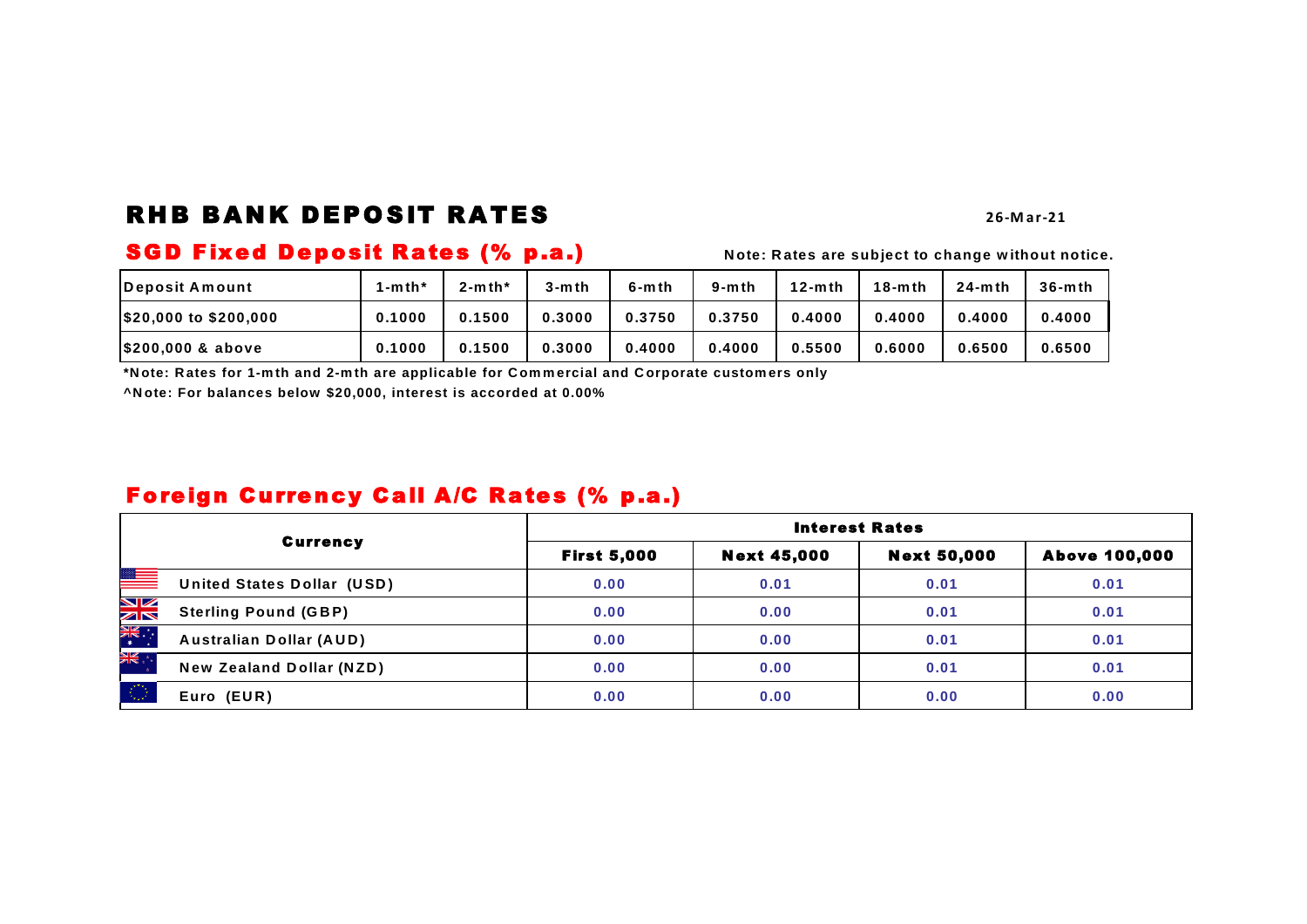# Foreign Currency Fixed Deposit Rates (% p.a.)

| <b>Currency</b>              |                                      | $1 - w k$ | $1 - m$ th | $2-$ mth | $3-$ mth | $6-$ mth | $9-$ mth   | $12-mth$ | $24-mth$ |
|------------------------------|--------------------------------------|-----------|------------|----------|----------|----------|------------|----------|----------|
| ≋≡                           | <b>United States Dollar (USD)</b>    | 0.00      | 0.00       | 0.00     | 0.00     | 0.02     | 0.04       | 0.06     | 0.06     |
|                              | <b>British Pound (GBP)</b>           | 0.00      | 0.00       | 0.00     | 0.00     | 0.00     | 0.01       | 0.03     |          |
|                              | <b>Australian Dollar (AUD)</b>       | 0.00      | 0.00       | 0.00     | 0.00     | 0.00     | 0.00       | 0.00     |          |
| ", <mark>深</mark>            | <b>New Zealand Dollar (NZD)</b>      | 0.00      | 0.00       | 0.00     | 0.00     | 0.02     | 0.04       | 0.05     |          |
| N.                           | <b>Canadian Dollar (CAD)</b>         | 0.00      | 0.00       | 0.00     | 0.00     | 0.01     | 0.05       | 0.10     |          |
| $\frac{\sqrt{3}}{2\sqrt{3}}$ | Hong Kong Dollar (HKD)               | 0.01      | 0.01       | 0.02     | 0.04     | 0.11     | 0.18       | 0.24     |          |
| $\ddot{\phantom{1}}$         | <b>Swiss Franc (CHF)</b>             | 0.00      | 0.00       | 0.00     | 0.00     | 0.00     | 0.00       | 0.00     |          |
|                              | Japanese Yen (JPY) up to 3mio        | 0.00      | 0.00       | 0.00     | 0.00     | 0.00     | 0.00       | 0.00     |          |
| $\langle \hat{z} \rangle$    | Euro (EUR)                           | 0.00      | 0.00       | 0.00     | 0.00     | 0.00     | 0.00       | 0.00     |          |
|                              | <b>Chinese Yuan - Offshore (CNY)</b> | $\sim$    | 0.95       | 1.35     | 1.55     | 1.65     | <b>COL</b> | 1.85     |          |

## Up to 99,999

## **N ote: R ates are subject to change w ithout notice.**

## 100,000 to 499,999

| <b>Currency</b>             |                                      | $1 - w k$ | $1- m th$ | $2-$ mth | $3-$ mth | $6-$ mth | $9-$ mth | $12-mth$ | $24-mth$   |
|-----------------------------|--------------------------------------|-----------|-----------|----------|----------|----------|----------|----------|------------|
|                             | <b>United States Dollar (USD)</b>    | 0.00      | 0.00      | 0.00     | 0.01     | 0.04     | 0.06     | 0.08     | 0.08       |
| $\frac{N}{2}$               | <b>British Pound (GBP)</b>           | 0.00      | 0.00      | 0.00     | 0.00     | 0.02     | 0.03     | 0.05     |            |
|                             | <b>Australian Dollar (AUD)</b>       | 0.00      | 0.00      | 0.00     | 0.00     | 0.00     | 0.00     | 0.00     | $\sim$     |
| "。<br>美                     | <b>New Zealand Dollar (NZD)</b>      | 0.00      | 0.00      | 0.00     | 0.00     | 0.04     | 0.06     | 0.07     |            |
| <b>M</b>                    | <b>Canadian Dollar (CAD)</b>         | 0.00      | 0.00      | 0.00     | 0.01     | 0.03     | 0.07     | 0.12     |            |
| $\mathcal{L}_{\mathcal{B}}$ | Hong Kong Dollar (HKD)               | 0.01      | 0.01      | 0.03     | 0.05     | 0.12     | 0.19     | 0.25     |            |
| $\bullet$                   | <b>Swiss Franc (CHF)</b>             | 0.00      | 0.00      | 0.00     | 0.00     | 0.00     | 0.00     | 0.00     |            |
|                             | Japanese Yen (JPY) up to 5mio        | 0.00      | 0.00      | 0.00     | 0.00     | 0.00     | 0.00     | 0.00     | $\sim$     |
| 稳                           | Euro (EUR)                           | 0.00      | 0.00      | 0.00     | 0.00     | 0.00     | 0.00     | 0.00     | <b>COL</b> |
|                             | <b>Chinese Yuan - Offshore (CNY)</b> | $\sim$    | 1.05      | 1.45     | 1.65     | 1.75     | ÷        | 1.95     |            |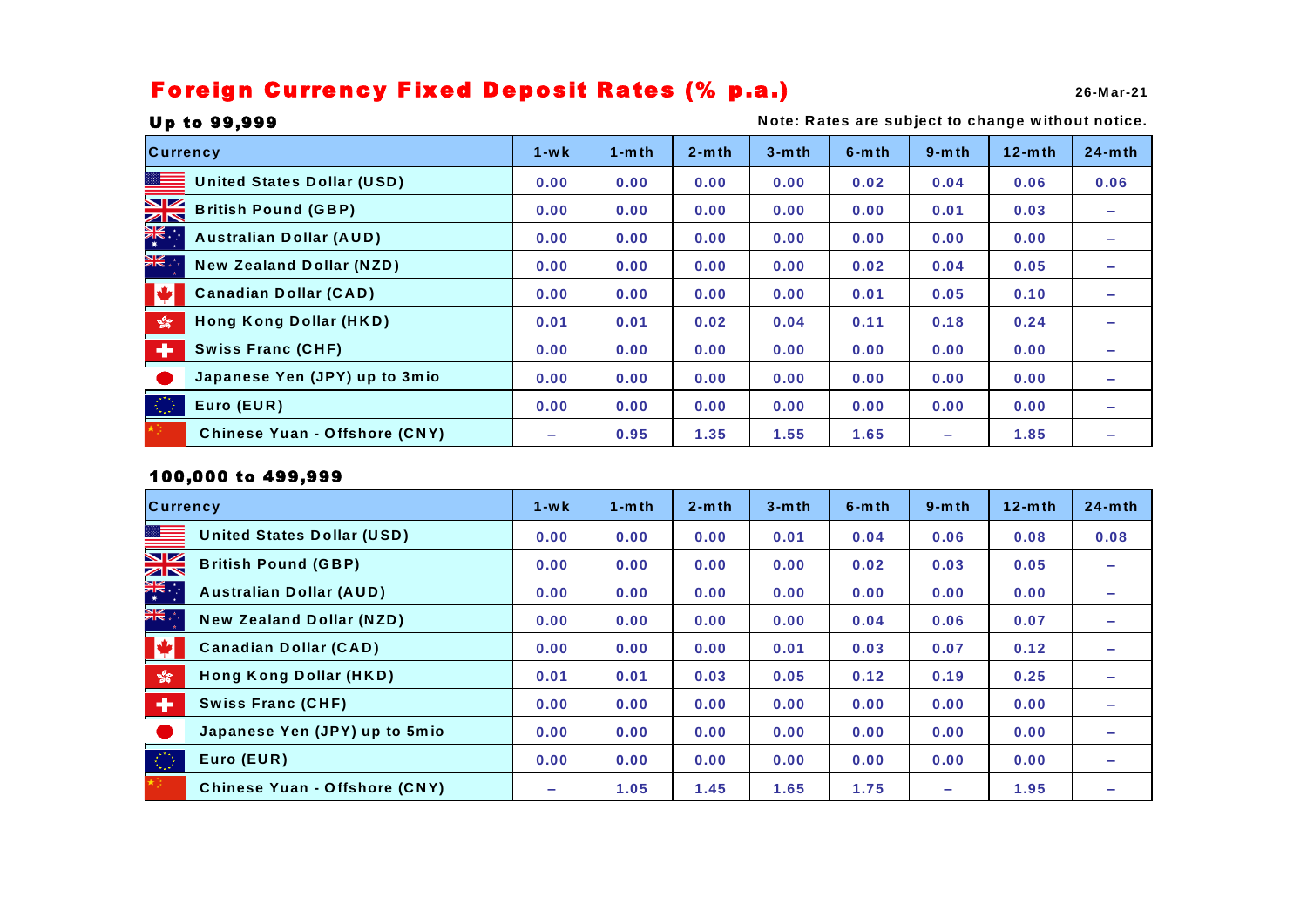# Foreign Currency Fixed Deposit Rates (% p.a.)

**26-M ar-21**

## 500,000 - 999,999

**N ote: R ates are subject to change w ithout notice.**

| <b>Currency</b>                                        | $1 - w k$   | $1 - m$ th | $2-mth$ | $3-$ mth | $6-$ mth | $9-$ mth | $12- m th$ | $24-mth$ |
|--------------------------------------------------------|-------------|------------|---------|----------|----------|----------|------------|----------|
| ▓▆▅▅<br><b>United States Dollar (USD)</b>              | 0.00        | 0.01       | 0.02    | 0.03     | 0.06     | 0.08     | 0.10       | 0.10     |
| <u>NK</u><br><b>British Pound (GBP)</b>                | 0.00        | 0.00       | 0.00    | 0.01     | 0.03     | 0.04     | 0.06       |          |
| <b>Australian Dollar (AUD)</b>                         | 0.00        | 0.00       | 0.00    | 0.00     | 0.00     | 0.00     | 0.00       |          |
| ", <mark>兴</mark> 天<br><b>New Zealand Dollar (NZD)</b> | 0.00        | 0.00       | 0.00    | 0.00     | 0.05     | 0.07     | 0.08       |          |
| $\blacktriangleright$<br><b>Canadian Dollar (CAD)</b>  | 0.00        | 0.00       | 0.01    | 0.02     | 0.04     | 0.08     | 0.13       |          |
| $\frac{\sqrt{3}}{2\sqrt{3}}$<br>Hong Kong Dollar (HKD) | 0.01        | 0.02       | 0.04    | 0.06     | 0.13     | 0.20     | 0.26       |          |
| ÷<br><b>Swiss Franc (CHF)</b>                          | 0.00        | 0.00       | 0.00    | 0.00     | 0.00     | 0.00     | 0.00       |          |
| Japanese Yen (JPY) > 5mio                              | 0.00        | 0.00       | 0.00    | 0.00     | 0.00     | 0.00     | 0.00       |          |
| 40<br>Euro (EUR)                                       | 0.00        | 0.00       | 0.00    | 0.00     | 0.00     | 0.00     | 0.00       |          |
| <b>Chinese Yuan - Offshore (CNY)</b>                   | <b>STAR</b> | 1.10       | 1.50    | 1.70     | 1.80     | -        | 2.00       |          |

## 1,000,000 & above

| <b>Currency</b>                                         |                                      | $1 - wk$ | $1-$ mth | $2 - m th$ | $3-$ mth | $6-$ mth | $9-$ mth | $12-mth$ | $24-mth$ |
|---------------------------------------------------------|--------------------------------------|----------|----------|------------|----------|----------|----------|----------|----------|
|                                                         | <b>United States Dollar (USD)</b>    | 0.02     | 0.03     | 0.04       | 0.05     | 0.08     | 0.10     | 0.12     | 0.12     |
| $\frac{N}{N}$                                           | <b>British Pound (GBP)</b>           | 0.00     | 0.01     | 0.02       | 0.03     | 0.05     | 0.06     | 0.08     |          |
| ्रें                                                    | <b>Australian Dollar (AUD)</b>       | 0.00     | 0.00     | 0.00       | 0.00     | 0.00     | 0.01     | 0.01     |          |
| ان <mark>کالا</mark>                                    | <b>New Zealand Dollar (NZD)</b>      | 0.00     | 0.00     | 0.01       | 0.02     | 0.07     | 0.09     | 0.10     |          |
| M                                                       | <b>Canadian Dollar (CAD)</b>         | 0.01     | 0.02     | 0.03       | 0.04     | 0.06     | 0.10     | 0.15     |          |
| $\mathcal{L}_{\mathcal{B}}^{\mathcal{G}_{\mathcal{B}}}$ | Hong Kong Dollar (HKD)               | 0.01     | 0.04     | 0.06       | 0.08     | 0.15     | 0.22     | 0.28     |          |
| ÷                                                       | <b>Swiss Franc (CHF)</b>             | 0.00     | 0.00     | 0.00       | 0.00     | 0.00     | 0.00     | 0.00     |          |
|                                                         | Japanese Yen (JPY) > 10mio           | 0.00     | 0.00     | 0.00       | 0.00     | 0.00     | 0.00     | 0.00     |          |
| 30                                                      | Euro (EUR)                           | 0.00     | 0.00     | 0.00       | 0.00     | 0.00     | 0.00     | 0.00     |          |
|                                                         | <b>Chinese Yuan - Offshore (CNY)</b> | ÷        | 1.20     | 1.60       | 1.80     | 1.90     | $\sim$   | 2.10     |          |